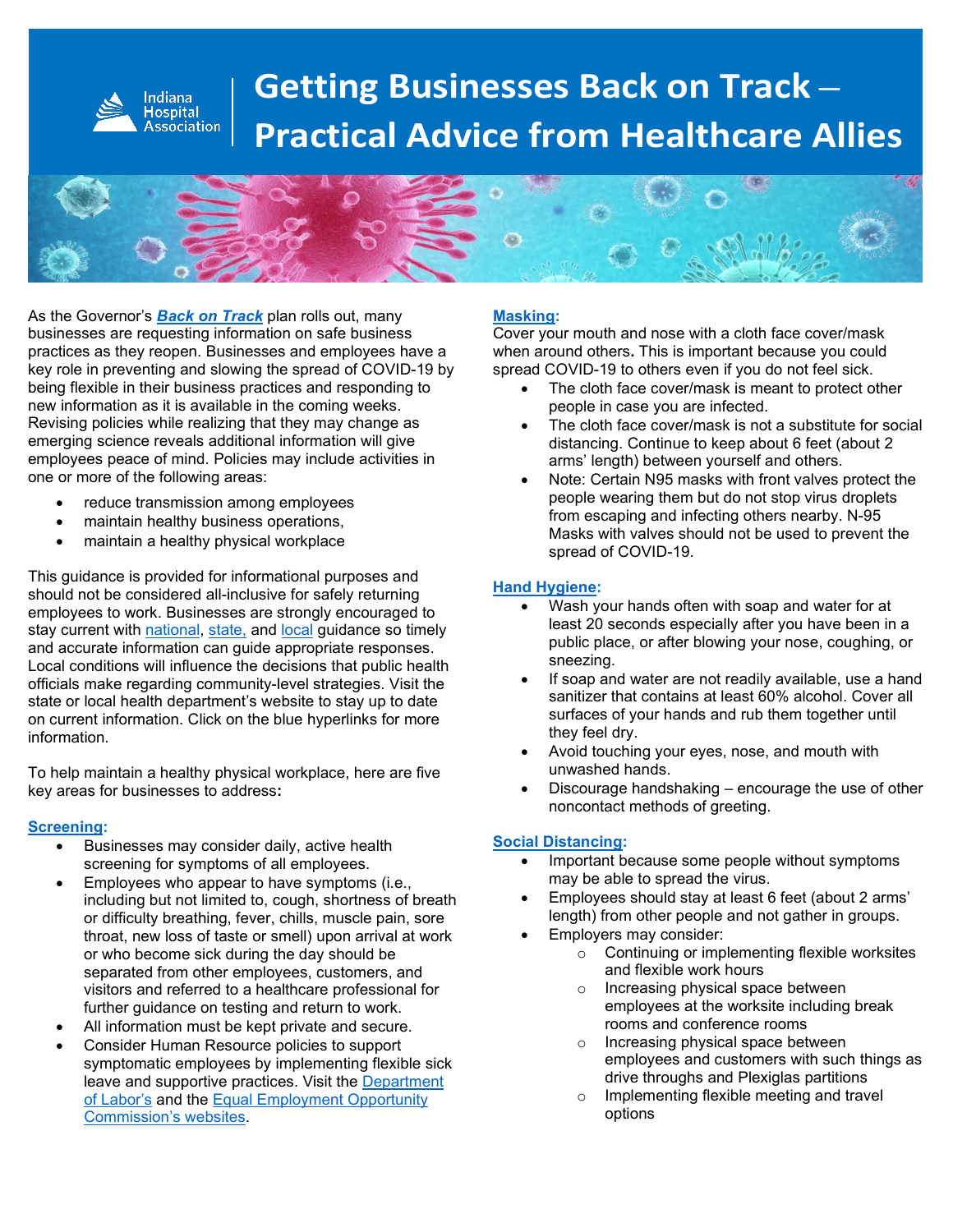### **[Routine Surface Cleaning:](https://www.cdc.gov/coronavirus/2019-ncov/prevent-getting-sick/prevention.html)**

- Clean AND disinfect frequently touched objects and surfaces such as workstations, keyboards, telephones, handrails, and doorknobs.
- If surfaces are dirty, clean them using detergent or soap and water prior to disinfection. Then, use a household disinfectant.
- To disinfect, use products that meet EPA's criteria for use against SARS-CoV-2 (see [https://www.epa.gov/pesticide-registration/list-n](https://www.epa.gov/pesticide-registration/list-n-disinfectants-use-against-sars-cov-2)[disinfectants-use-against-sars-cov-2\)](https://www.epa.gov/pesticide-registration/list-n-disinfectants-use-against-sars-cov-2)

#### **Testing of all employees is currently not recommended. The Centers for Disease Control and Prevention (CDC) and Indiana State Department of Health (ISDH) indicate the following priorities when determining testing:**

- Hospitalized patients with symptoms
- Healthcare facility workers, workers in congregate living settings, and first responders with symptoms
- Residents in long-term care facilities or other congregate living settings, including prisons and shelters, **with** symptoms
- Persons **with** symptoms of potential COVID-19 infection, including fever, cough, shortness of breath, chills, muscle pain, new loss of taste or smell, vomiting or diarrhea, and/or sore throat
- Patients age 65 and older **with** symptoms consistent with COVID-19, patients with underlying health conditions with symptoms of COVID-19, including lung or heart disease, or who are immunocompromised, obese or pregnant women
- Persons experiencing homelessness
- Patients who expire **with** suspected COVID-19 symptoms
- Persons without symptoms who are prioritized by health departments or clinicians.

As testing criteria can change with time, please visit the **ISDH** website for the most up-to date recommendations

**Read more at** [https://www.cdc.gov/coronavirus/2019](https://www.cdc.gov/coronavirus/2019-nCoV/hcp/clinical-criteria.html) [nCoV/hcp/clinical-criteria.html](https://www.cdc.gov/coronavirus/2019-nCoV/hcp/clinical-criteria.html) and [https://www.coronavirus.in.gov/files/IN\\_COVID-](https://www.coronavirus.in.gov/files/IN_COVID-%2019_testing_03.25.2020.pdf)[19\\_testing\\_03.25.2020.pdf](https://www.coronavirus.in.gov/files/IN_COVID-%2019_testing_03.25.2020.pdf)

## **Background on Testing for SARS-CoV-2 (COVID-19):**

**Virology testing (PCR) identifies current infection with COVID-19.** This can help diagnose acute infection in symptomatic individuals. Currently, several limitations make it less ideal as a screening test for asymptomatic individuals:

- Review of the limited data shows a sensitivity of  $~170\%$ which can result in a false negative test, especially prior to the development of symptoms. In other words, the sensitivity of a test is a measure of how well it identifies patients with a disease. For example, if 100 patients with COVID-19 virus are tested, current tests will be positive for about 70 of them.
- Virology tests only give results for that fixed point in time. The results of the test can change from day-today if people are subsequently exposed to COVID-19.

High false negative rates may falsely assure employers and employees that the individual is not infectious at work, at home and in the community. Instead, the focus should be placed on infection prevention.

**Serology testing determines antibody production, an indication of past infection**. An antibody is our body's immune response to an infection. It is a protein our body produces that may help fight off the infection if it is ever encountered again in the future.

#### **Review of the limited data on serology antibody testing revealed several issues for consideration:**

- **•** Antibody tests for COVID-19 may react to antibodies developed to other common cold coronaviruses and therefore are not specific to SARS-COV-2 (COVID-19).
- Patients and employers could be falsely reassured. It has yet to be proven that testing positive for antibodies equals immunity. Even if antibodies do mean the person has immunity, at this time, it is unknown how long immunity will last.

### **Future recommendations:**

- At this time, serology testing can assist in understanding the level of exposure in a community. Studies being performed at the state and local level, such as contact tracing, can be used as an additional data point for decision-making.
- Additional research is still needed before antibody testing can be used to inform patients and employers regarding the risk of future infection from this virus.

Until further research proves a link between the presence of antibodies and protection from subsequent COVID-19 related illness, the concern is that antibody testing may simply promote a false sense of reassurance for individuals and workplace environments.